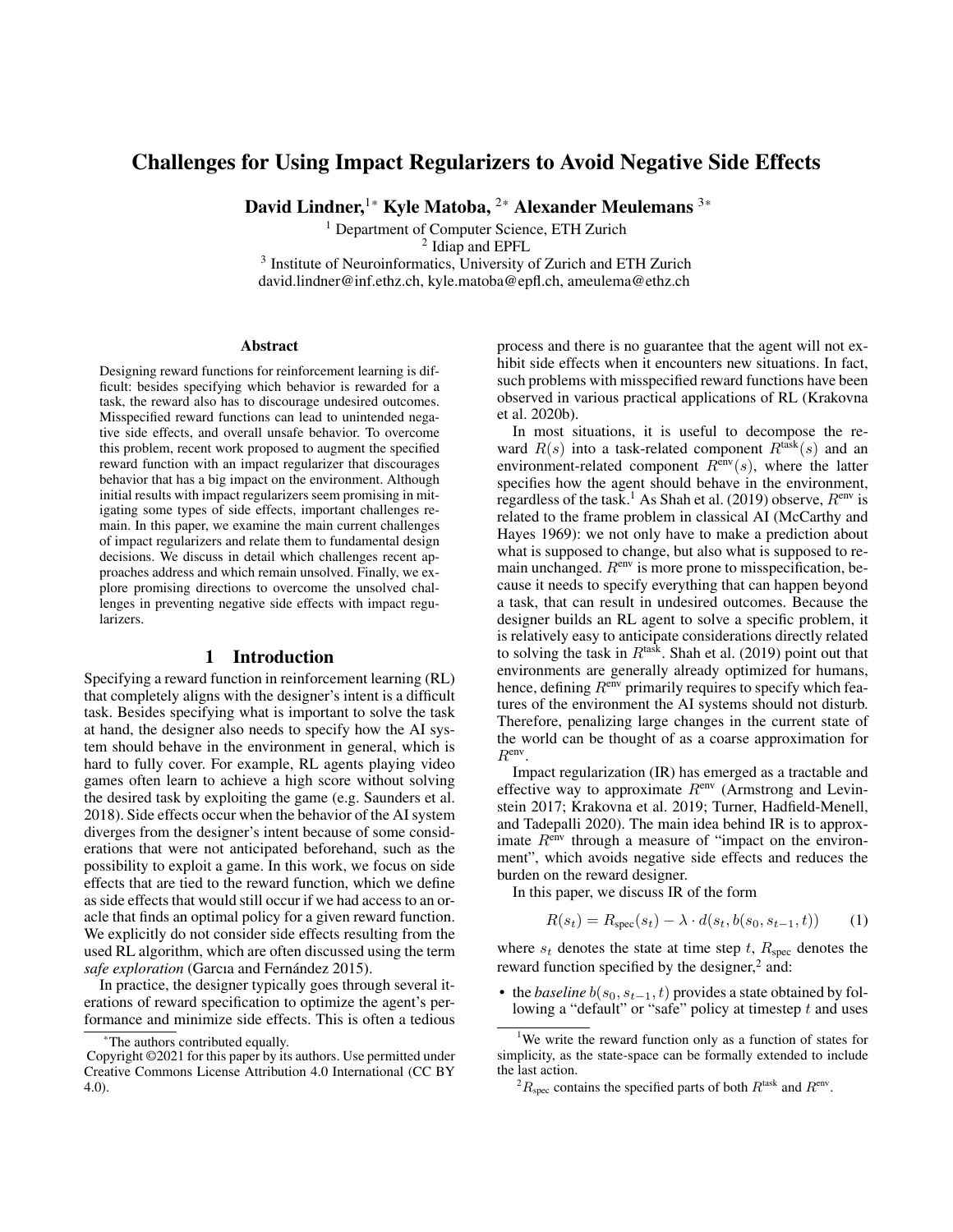either the initial state and the current time  $(s_0, t)$  to compute it, or else the current state  $s_{t-1}$ ,

- d measures the *deviation* of the realized state from the baseline state, and
- $\lambda \geq 0$  gives a global *scale* at which to trade off the specified reward and the regularization.

Composing these three terms gives a general formulation of regularization that encompasses most proposals found in the literature, but permits separate analysis (Krakovna et al. 2019).

We start by giving an overview of the related work on IR (Section 2), before we discuss the three main design decisions for IR. First, we discuss how to choose a *baseline* (Section 3), emphasizing considerations of environment dynamics and a tendency for agents to offset their actions. Second, we discuss how to quantify *deviations* from the baseline (Section 4), especially the distinction between negative, neutral, and positive side effects. Third, we discuss how to choose the scale  $\lambda$  (Section 5). Finally, we propose some directions to improve the effectiveness of IR (Section 6) .

The main contribution of this work is to, discuss in detail the current main challenges of IR, building upon previous work, and to suggest possible ways forward to overcome these challenges.

#### 2 Related Work

Amodei et al. (2016) reviewed negative side effects as one of several problems in AI safety, and discussed using impact regularization (IR) to avoid negative side effects. Since then, several concrete approaches to IR have been proposed, of which eq. (1) gives the underlying structure. Armstrong and Levinstein (2017) proposed to measure the impact of the agent compared to the *inaction baseline*, starting from the initial state  $s_0$ . The inaction baseline assumes the agent does nothing, which can be formalized by assuming a non-action exists.<sup>3</sup> Armstrong and Levinstein (2017) emphasized the importance of a semantically meaningful state representation for the environment when measuring distances from the inaction baseline. While Armstrong and Levinstein (2017) discussed the problem of measuring the impact of an agent abstractly, Krakovna et al. (2019) proposed a concrete deviation measure called *Relative Reachability* (RR). RR measures the average reduction in the number of states reachable from the current state, compared to a baseline state. This captures the intuition that irreversible changes to the environment should be penalized more, but has advantages over directly using irreversibility as a measure of impact (as e.g. in Eysenbach et al. (2018)), such as allowing to quantify the magnitude of different irreversible changes.

Turner, Hadfield-Menell, and Tadepalli (2020) and Krakovna et al. (2019) generalized the concept of RR towards *Attainable Utility* (AU) and *Value Difference* (VD)

measures respectively, which both share the same structural form for the deviation measure:

$$
d_{\text{VD}}(s_t, s_t') = \sum_{x=1}^{X} w_x f(V_x(s_t') - V_x(s_t)), \tag{2}
$$

where x ranges over some sources of value,  $V_x(s_t)$  is the value of state  $s_t$  according to x,  $w_x$  is its weight in the sum and  $f$  is a function characterizing the deviation between the values. AU is a special case of this with  $w_x = 1/X$  for all x and the absolute value operator as  $f$ . This formulation captures the same intuition as RR, but allows to measure the impact of the agent in terms of different value functions, instead of just counting states. Concretely, AU aims to measure the agent's ability to achieve high utility on a range of different goals in the environment, and penalizes any change that reduces this ability. Turner, Hadfield-Menell, and Tadepalli (2020) also introduced the *stepwise inaction baseline* to mitigate offsetting behavior (c.f. Section 3.2). This baseline follows an inaction policy starting from the previous state  $s_{t-1}$  rather than the starting state  $s_0$ . Follow-up work scaled AU towards more complex environments (Turner, Ratzlaff, and Tadepalli 2020).

Krakovna et al. (2020a) built upon the VD measure and introduced an auxiliary loss representing how well the agent could solve future tasks in the same environment, given its current state. This can be seen as a deviation measure in e.q. (1) that rewards similarity with a baseline instead of penalizing deviation from it. Eysenbach et al. (2018)'s approach to penalize irreversibility can be seen as a special case of Krakovna et al. (2020a).

Aside from IR, Rahaman et al. (2019) proposed to learn an *arrow of time*, representing a directed measure of reachability, using the intuition that irreversible actions tend to leave the environment in a more disorderly state, making it possible to define an arrow of time with methods inspired by thermodynamics. As another alternative to IR, Zhang, Durfee, and Singh (2018, 2020) proposed to learn which environmental features an AI system is allowed to change by querying a human overseer. They provided an active querying approach that makes maximally informative queries. Shah et al. (2019) developed a method for learning which parts of the environment a human cares about by assuming that the world is optimized to suit humans. Saisubramanian, Kamar, and Zilberstein (2020) formulated the side effects problem as a multi-objective Markov Decision Process, where they learn a separate reward function penalizing negative side effects and optimize this secondary objective while staying close to the optimal policy of the task objective. Saisubramanian, Zilberstein, and Kamar (2020) provide a broad overview of the various existing approaches for mitigating negative side effects, while we zoom in on one class of approaches, IR, and discuss the corresponding challenges in detail.

## 3 Choosing a Baseline

Recent work mainly uses two types of baselines in impact regularization (IR): (i) the inaction baseline  $b(s_0, s_t, t)$  =  $T(s_t|s_0, \pi_{\text{inaction}})$  and (ii) the stepwise inaction baseline

<sup>3</sup>Armstrong and Levinstein (2017) define this baseline as the state the environment would be in when the agent would have never been deployed. This is slightly different from the definition of the inaction baseline we give here and that later work used, as the mere presence of the agent can influence the environment.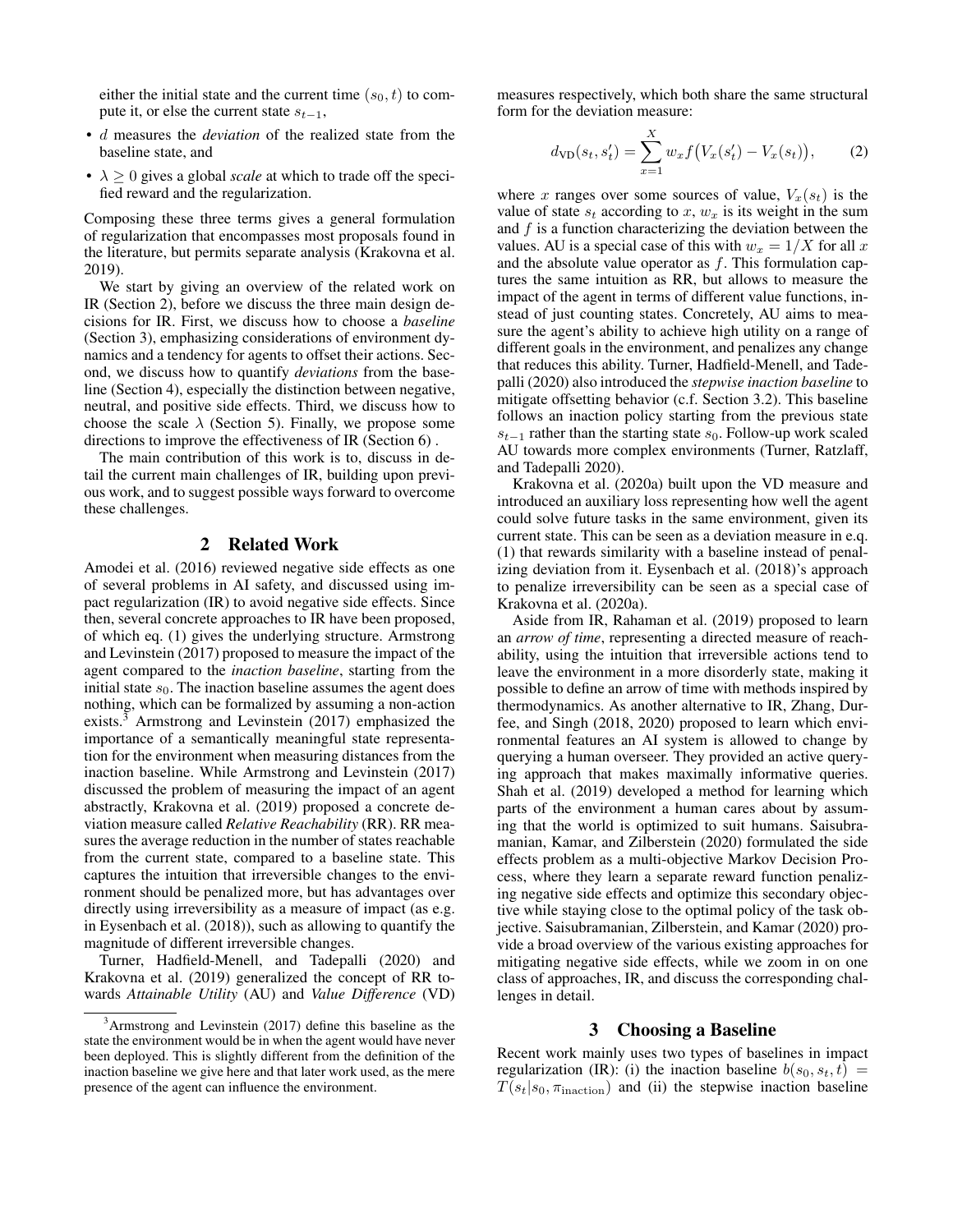$b(s_0, s_t, t) = T(s_t|s_{t-1}, \pi_{\text{inaction}})$ , where T is the distribution over states  $s_t$  when starting at state  $s_0$  or  $s_{t-1}$  respectively and following the inaction policy  $\pi_{\text{inaction}}$  that always takes an action  $a_{\text{nop}}$  that does nothing.

Unfortunately, the inaction baseline can lead to undesirable offsetting behavior, where the agent tries to undo the outcomes of their task after collecting the reward, moving back closer to the initial baseline (Turner, Hadfield-Menell, and Tadepalli 2020). The stepwise inaction baseline removes the offsetting incentive of the agent by branching off from the previous state instead of the starting state (Turner, Hadfield-Menell, and Tadepalli 2020). However, Krakovna et al. (2020a) argued that offsetting behavior is desirable in many cases. In section 3.2 we contribute to this discussion by breaking down in detail when offsetting behavior is desirable or undesirable, whereas in section 3.3, we argue that the inaction baseline and step-wise inaction baseline can lead to *inaction incentives* in nonlinear dynamical environments. We start, however, with the fundamental observation that the inaction baseline and stepwise inaction baseline do not always represent safe policies in section 3.1.

#### 3.1 Inaction Baselines are not Always Safe

The baseline used in IR should represent a safe policy where the AI system does not harm its environment or itself. In many cases, taking no actions would be a safe policy for the agent, e.g. for a cleaning robot. However, if the AI system is responsible for a task requiring continuous control, inaction of the AI system can be disastrous. For example, if the agent is responsible for driving a car on a highway, doing nothing likely results in a crash. This is particularly problematic for the stepwise inaction baseline, which follows an inaction policy starting from the previous state. The inaction policy starting from the initial state can also be unsafe, for example, if an agent takes over the control of the car from a human, and therefore the initial state  $s_0$  already has the car driving.

For this reason, designing a safe baseline for a task or environment that requires continuous control is a hard problem. One possible approach is to design a policy that is known to be safe based on expert knowledge. However, this can be a time-consuming process, and is not always feasible. Designing safe baselines for tasks and environments that require continuous control is an open problem that has to be solved before IR can be used in these applications.

#### 3.2 Offsetting

An agent engages in offsetting behavior when it tries to undo the outcomes of previous actions, i.e. when it "covers up its tracks". Offsetting behavior can be desirable or undesirable, depending on which outcomes the agent counteracts.

Undesirable offsetting. Using IRs with an inaction baseline starting from the initial state can lead to undesirable offsetting behavior where the agent counteracts the outcomes of its task (Krakovna et al. 2019; Turner, Hadfield-Menell, and Tadepalli 2020). For example, Krakovna et al. (2019) consider a vase on a conveyor belt. The agent is rewarded for taking the vase off the belt, hence preventing that it will fall off the belt. The desired behavior is to take the vase and stay put. The offsetting behavior is to take the vase off the

belt, collect the reward, and afterwards put the vase back on the conveyor belt to reduce deviation from the baseline. To understand this offsetting behavior recall the decomposition of the true reward into a task-related and an environmentrelated component from section 1. A designer usually specifies a task reward  $R_{\rm spec}^{\rm task}$  that rewards states signaling task completion (e.g. taking the vase off the belt). However, each task has consequences to the environment, which often are the reason why the task should be completed in the first place (e.g. the vase being not broken). In all but simple tasks, assigning a reward to every task consequence is impossible, and so by omission, they have a zero reward. When IR penalizes consequences of completing the task, because they differ from the baseline, this results in undesirable offsetting behavior. The stepwise inaction baseline (Turner, Ratzlaff, and Tadepalli 2020) successfully removes all offsetting incentives. However, in other situations offsetting might be desired.

Desirable Offsetting. In many cases, offsetting behavior is desired, because it can prevent unnecessary side effects. Krakovna et al. (2020a) provide an example of an agent which is asked to go shopping, and needs to open the front door of the house to go to the shop. If the agent leaves the door open, wind from outside can knock over a vase inside, which the agent can prevent by closing the door after leaving the house. When using the stepwise inaction baseline (with rollouts, c.f. Section 4.2), the agent gets penalized once when opening the door for knocking over the vase in the future, independent of whether it closes the door afterwards (and thus prevents the vase from breaking) or not. Hence, for this example, the offsetting behavior (closing the door) is desirable. The reasoning behind this example can be generalized to all cases where the offsetting behavior concerns states that are instrumental towards achieving the task (e.g. opening the door) and not a consequence of completing the task (e.g. the vase being not broken).

A Crucial Need for a New Baseline. The recently proposed baselines either remove offsetting incentives altogether or allow for both undesirable and desirable offsetting to occur, which are both unsatisfactory solutions. Krakovna et al. (2020a) proposed resolving this issue by allowing all offsetting (e.g. by using the inaction baseline) and rewarding all states where the task is completed in the specified reward function. However, we attribute three important downsides to this approach. First, states that occur after task completion can still have negative side effects. If the reward associated with these states is high enough to prevent offsetting, it might also be high enough to encourage the agent to pursue these states and ignore their negative side effects. Second, not all tasks have a distinct goal state that indicates the completion of a task, but rather accumulate task-related rewards at various time steps during an episode. Third, this approach creates a new incentive for the agent to prevent shut-down, as it continues to get rewards after the task is completed (Hadfield-Menell et al. 2017).

We conclude that offsetting is still an unsolved problem, highlighting the need for a new baseline, to prevent undesirable offsetting behavior, but allow for desirable offsetting.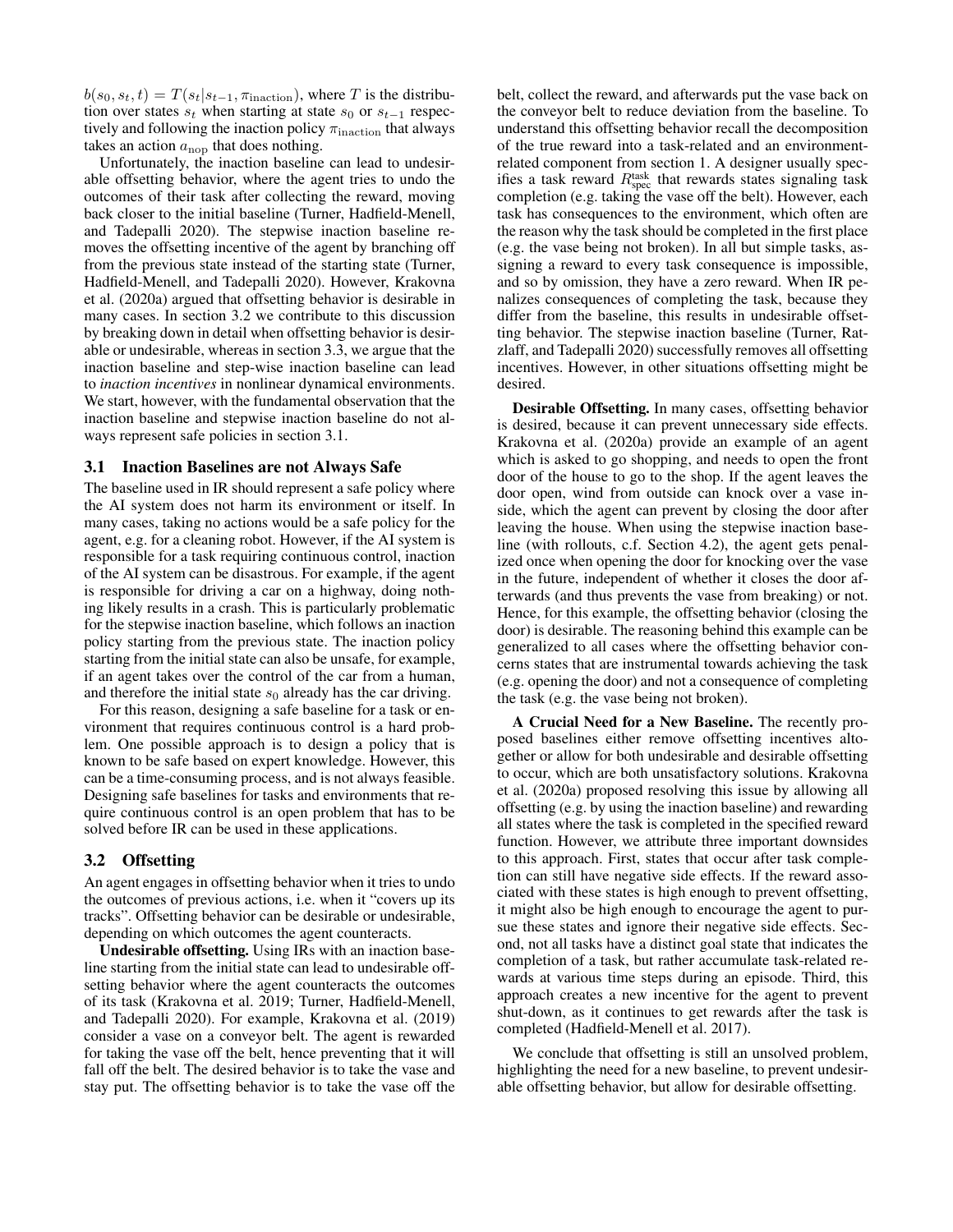### 3.3 Environment Dynamics and Inaction Incentives

In dynamic environments that are highly sensitive to the agent's actions, the agent will be susceptible to *inaction incentives*. Either the agent does not act at all (for all but small magnitudes of  $\lambda$ ) or it will be insufficiently regularized and possibly result in undesired side effects (for small  $\lambda$ ).

Sensitivity to Typical Actions. Many real-world environments exhibit chaotic behavior, in which the state of the environment is highly sensitive to small perturbations. In such environments, the environment state where the agent has performed an action will be fundamentally different from the environment state for the inaction baseline (Armstrong and Levinstein 2017). Furthermore, for the step-wise inaction baseline, the same argument holds for the non-action compared to the planned action of the agent. Hence, when using these baselines for IR, all actions of the agent will be strongly regularized, creating the inaction incentive. When  $\lambda$  is lowered to allow the agent to take actions, the agent can cause negative side effects when the IR cannot differentiate between negative side effects and chaotic changes in the environment. Here, it is useful to distinguish between *typical* and *atypical* actions. We say (informally) that an action is *typical* if it is commonly used for solving a wide variety of tasks (e.g. moving). When the environment is highly sensitive to typical actions, IRs with the current baselines will prevent the agent from engaging in normal operations. However, it is not always a problem if the environment is highly sensitive to atypical actions of the agent (e.g. discharging onboard weaponry), as preventing atypical actions impedes less with the normal operation of the agent.

Capability of the Agent. The inaction incentive will become more apparent for agents that are highly capable of predicting the detailed consequences of their actions, for example by using a powerful physics engine. As the ability to predict the consequences of an action is fundamental to minimizing side effects, limiting the prediction capabilities of an agent to prevent the inaction incentive is not desired. Rather, for agents that can very accurately predict the implications of their actions, it is necessary to have an accompanying intelligent impact regularizer.

State Features. Armstrong and Levinstein (2017) point out that for IR one should not represent states with overly fine-grained features, as presenting an agent with too much information exposes them to basing decisions on irrelevancies. For example, it would be counterproductive for an agent attempting to forecast demand in an online sales situation to model each potential customer separately, when broader aggregates would suffice. However, there remain two issues with this approach to mitigate the inaction incentive. First, the intrinsic dynamics of the environment remain unchanged, so it is still highly sensitive to small perturbations, of which the results can be visible in the coarser features (e.g. the specific weather conditions). Second, for advanced AI systems, it might be beneficial to change their feature representation to become more capable of predicting the consequences of their actions. In this case, one would have no control over the granularity of the features.

Deviation Measures. At the core of the inaction problem is that some negative side effects are worse than others. Usually, it does not matter if the agent changes the weather conditions by moving around, however, it would matter if the agent causes a serious negative side effect, for example a hurricane. While both outcomes can be a result of complex and chaotic dynamics of the environment, we care less about the former and more about the latter. Differentiating between negative, neutral and positive side effects is a task of the deviation measure used in the IR, which is discussed in the next section.

### 4 Choosing a Deviation Measure

A baseline defines a "safe" counterfactual to the agent's actions. The deviation measure determines how much a deviation from this baseline by the agent should be penalized or rewarded. Currently, the main approaches to a deviation measure are the relative reachability (RR) measure (Krakovna et al. 2019), the attainable utility (AU) measure (Turner, Hadfield-Menell, and Tadepalli 2020) and the future task (FT) reward (Krakovna et al. 2020a). In the practical implementations of AU and FT, they use reachability tasks, which can be considered as a sub-sampling of RR. In this section, we argue that the current deviation measures should be augmented with a notion of *value* of the impact to avoid unsatisfactory performance of the agent and that new rollout policies should be designed that allow for a proper incorporation of delayed effects into the deviation measure.

### 4.1 Which Side Effects are Negative?

The goal of IRs is to approximate  $R<sup>env</sup>$  for all states in a tractable manner. It does this by penalizing impact on the environment, built upon the assumption that the environment is already optimized for human preferences (Shah et al. 2019). The IR aims to penalize impact proportionally to the magnitude of this impact which corresponds with the magnitude of the side effect (Krakovna et al. 2019; Turner, Hadfield-Menell, and Tadepalli 2020). However, not all impact is negative, but it can also be neutral or even positive.  $R<sup>env</sup>$  does not only consider the magnitude the impact on the environment, but also to which degree this impact is negative, neutral or positive. Neglecting the associated value of impact can lead to suboptimal agent behavior, as highlighted in the example below.

Example: The Chemical Production Plant. Consider an AI system controlling a plant producing a chemical product for which various unknown reactions exist, each producing a different combination of waste products. The task of the AI system is to optimize the production rate of the plant, i.e. it gets a reward proportional to the production rate. To minimize the impact of the plant on the environment, the reward function of the agent is augmented with an impact regularizer, which penalizes the mass of waste products released in the environment, compared to an inaction baseline (where the plant is not operational). Some waste products are harmless (e.g.  $O_2$ ), whereas others can be toxic. When the deviation measure of the impact regularizer does not differentiate between negative, neutral or positive impact,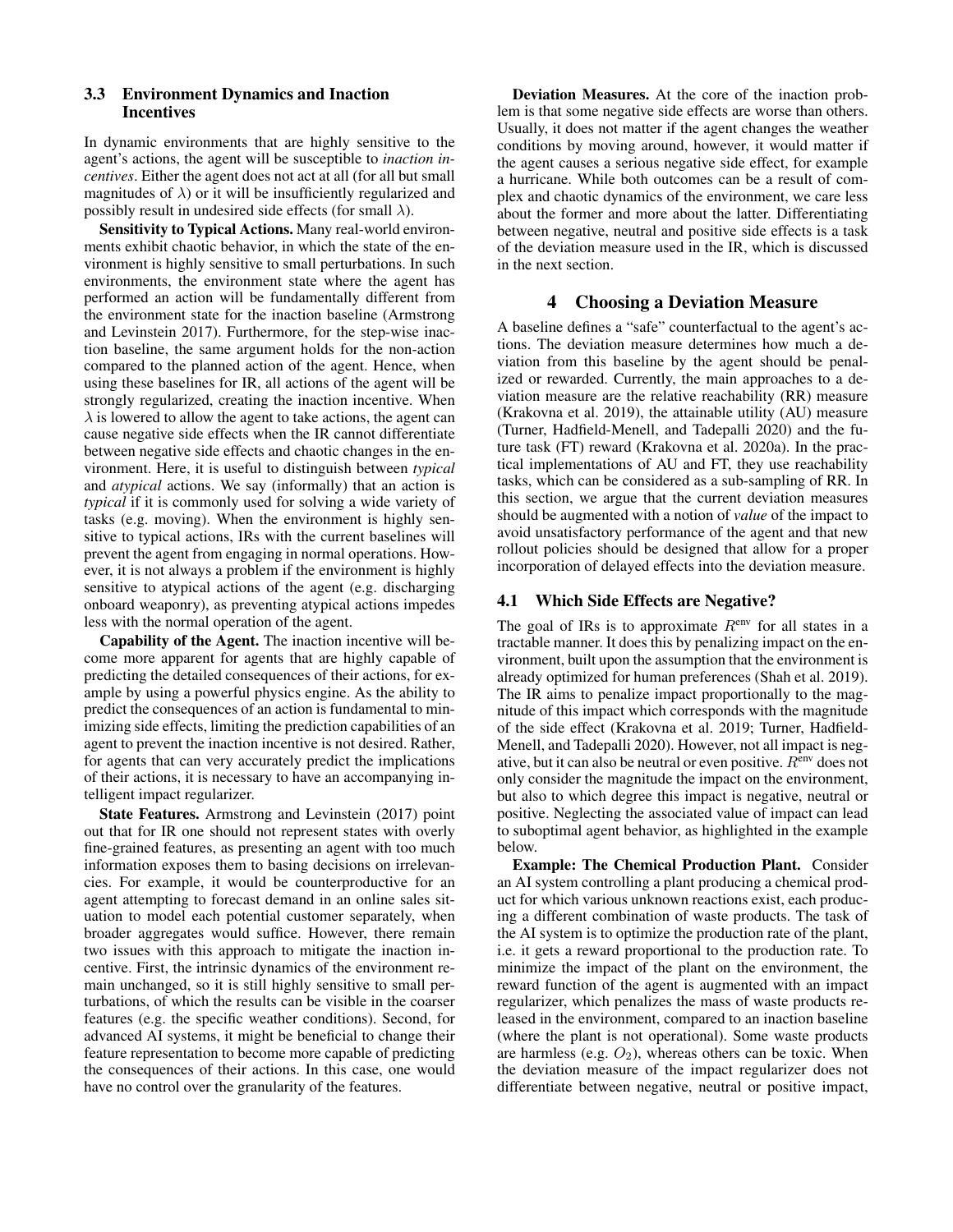the AI system is incentivized to use a reaction mechanism that maximizes production while minimizing waste. However, this reaction might output mostly toxic waste product, whereas another reaction outputs only harmless waste products and hence has no negative side effects. Tuning the regularizer magnitude  $\lambda$  does not provide a satisfactory solution in this case, as either the plant is not operational (for high lambda), or the plant is at risk of releasing toxic waste products in the environment.

Positive Side Effects. The distinction between positive, neutral and negative impact is not only needed to allow for a satisfactory performance of the agent in many environments, it is also desirable for encouraging unanticipated positive side effects. Expanding upon the example in 4.1: if the agent discovered a way to costlessly sequester carbon dioxide alongside its other tasks it should do so, whilst an IR would encourage the robot to not interfere. While very positive unexpected outcomes might be unlikely, this possibility should not be neglected in the analysis of impact regularizers.

Value Differences. To distinguish between positive, neutral and negative side effects, we need an approximation of  $R<sup>env</sup>$  that goes beyond measuring impact as a sole source of information. The value difference framework (Turner, Hadfield-Menell, and Tadepalli 2020) allows for differentiating between positive and negative impact by defining the deviation measure as a sum of differences in value between a baseline and the agent's state-action pair for various value functions. Hence, it is possible to reflect how much the designer's values different kinds of side effects in these value functions. However, the challenge remains to design value functions that approximate  $R<sup>env</sup>$  to a sufficient degree on the complete state space, which is again prone to reward misspecification. So although the value difference framework allows for specifying values for side effects, *how* to specify this notion of value is still an open problem.

#### 4.2 Rollout Policies

Often, the actions of an agent cause delayed effects, i.e. effects that are not visible immediately after taking the action. The stepwise inaction baseline (Turner, Hadfield-Menell, and Tadepalli 2020) ignores all actions that took place before  $t - 1$ , hence, to correctly penalize delayed effects, the deviation measure needs to incorporate future effects. This can be done by collecting rollouts of future trajectories using a simulator or model of the environment. These rollouts depend on which *rollout policy* is followed by the agent in the simulation. For the baseline states, the inaction policy is the logical choice. For the rollout of the future effects of the agent's action, it is less clear which rollout policy should be used. Turner, Hadfield-Menell, and Tadepalli (2020) use the inaction policy in this case. Hence, this IR considers a rollout where the agent takes its current action, after which it cannot do any further actions. This approach has significant downsides, because IR does not allow the agent to do a series of actions when determining the impact penalty (e.g. the agent can take an action to jump, but cannot plan for its landing accordingly in the rollout). Therefore, we argue that future work should develop rollout policies different from the inaction policy, such as the current policy of the agent.

### 5 Choosing the Magnitude of the Regularizer

To combine the IR with a specified reward function, the designer has to choose the magnitude of the regularizer λ. Turner, Hadfield-Menell, and Tadepalli (2020) say that "loosely speaking,  $\lambda$  can be interpreted as expressing the designer's beliefs about the extent to which  $R$  [the specified reward] might be misspecified".

It is crucial to choose the correct  $\lambda$ . If  $\lambda$  is too small, the regularizer may not reduce the risk of undesirable side effects effectively. If  $\lambda$  is too big, the regularizer will overly restrict necessary effects of the agent on the environment, and the agent will be less effective at achieving its goal. Note, that while the regularizers proposed by Krakovna et al. (2019) and Turner, Hadfield-Menell, and Tadepalli (2020) already measure utility, in general  $\lambda$  must also handle a unitconversion of the regularizer to make it comparable with the reward function.

Some intuition for choosing  $\lambda$  comes from a Bayesian perspective, where the regularizer encodes prior knowledge and  $\lambda$  controls how far from the prior the posterior should have moved. Another distinct view on setting  $\lambda$  comes from the dual optimization problem, where it represents the Lagrange multiplier on an implied set of constraints:  $\lambda$  is the magnitude of the regularizer for which the solution to the penalized optimization problem coincides with a constrained optimization problem. Hence, the designer can use  $\lambda$  to communicate constraints to the AI system, which is a natural way to phrase some common safety problems (Ray, Achiam, and Amodei 2019).

Armstrong and Levinstein (2017) discuss the problem of tuning  $\lambda$  and note that contrary to intuition the region of useful  $\lambda$ 's can be very small and hard to find safely. In practice  $\lambda$ is often tuned until the desired behavior is achieved, e.g., by starting with a high  $\lambda$  and reducing it until the agent achieves the desired behavior. This approach is in general insufficient to find the correct trade-off. For a fixed step-size in decreasing  $\lambda$ , the tuning might always jump from a  $\lambda$  that leads to inaction, to a  $\lambda$  that yields unsafe behavior. The same holds for other common procedures to tune hyperparameters.

### 6 Ways Forward

In this section, we put forward promising future research directions to overcome the challenges discussed in the previous sections.

#### 6.1 A Causal Framing of Offsetting

In Section 3.2, we highlighted that some offsetting behavior is desired and some undesired. To design an IR that allows for desired offsetting but prevents undesired offsetting, one firsts needs to have a mechanism that can predict and differentiate between these two types of offsetting. Undesired offsetting concerns the environment states that are a consequence of the task. The difficulty lies in determining which states are a causal consequence of the task being completed and differentiate them from states that could have occurred regardless of the task.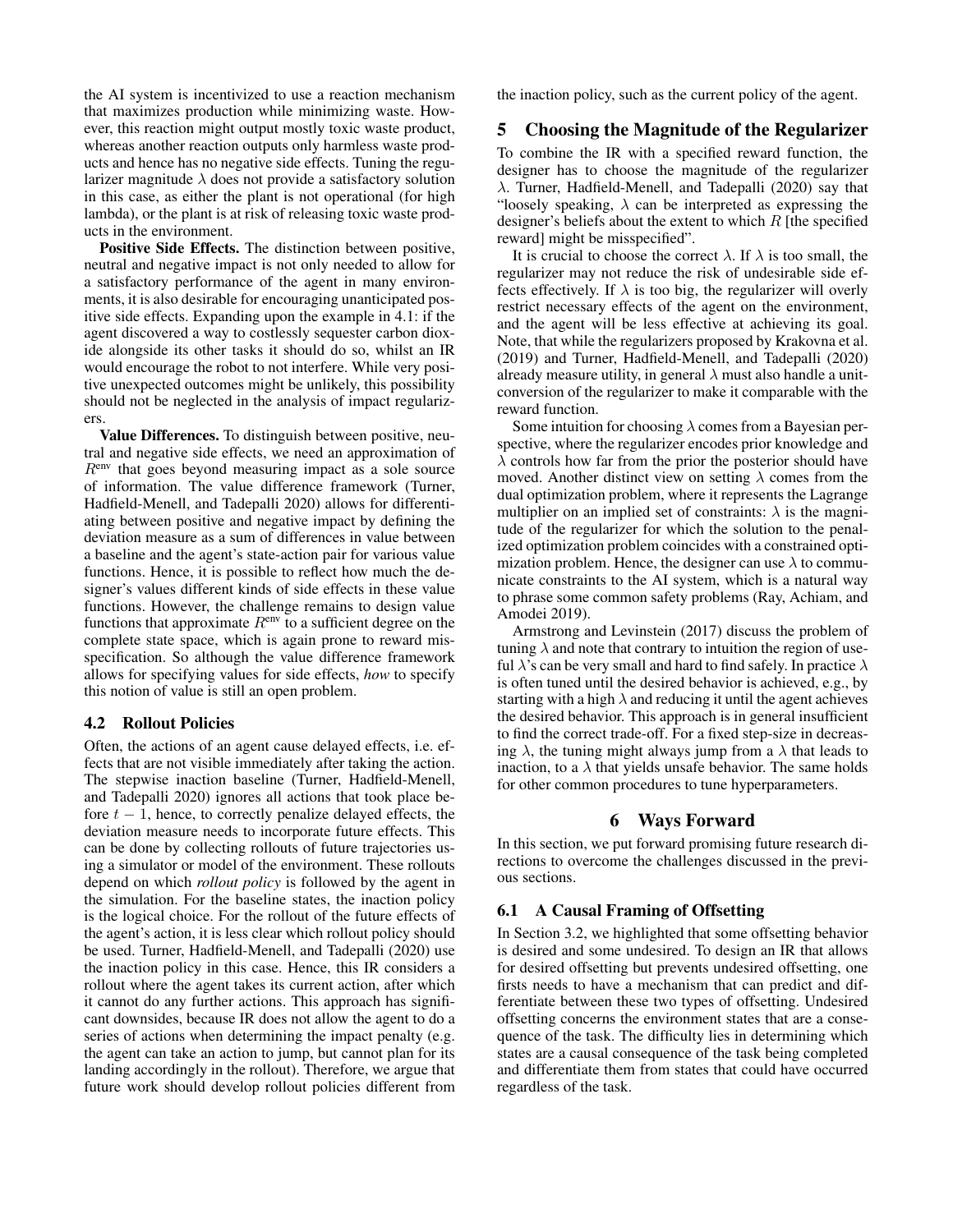Goal-based Tasks. When the task consists of reaching a certain goal state, the consequences of performing a task can be formalized in a causal framework (Pearl 2009). When a causal graph of the environment-agent-interaction is available, the states that are a consequence of the task can be obtained from the graph as the causal children nodes of the goal state. Hence, a baseline that allows for desired offsetting behavior but prevents undesired offsetting behavior prevents the agent from interfering with the children nodes of the goal states, while allowing for offsetting on other states.

General Tasks. Not all tasks have a distinct goal state which indicates the completion of a task, but accumulate instead task-related rewards at various time steps during an episode. Extending this argument to general tasks remains an open issue, for which causal influence diagrams (Everitt et al. 2019) can provide a mathematical framework.

### 6.2 Probabilities Instead of Counterfactuals as Baseline

Armstrong and Levinstein (2017) made the interesting argument that probabilities are better suited than counterfactuals for measuring the impact of actions. Current implementations of IRs use a counterfactual as baseline (e.g. the inaction baseline or stepwise inaction baseline). Because this baseline is one specific trajectory, it will differ considerably from the actual trajectory of the agent in environments that exhibit chaotic dynamics. However, chaotic environments will also be highly sensitive to perturbations that do not originate from the agent's actions. One possible way forward towards a more robust measure of the agent's impact on the environment is hence to compare probabilities that marginalize over all external perturbations instead of comparing specific trajectories. Define  $p(s_t|A)$  as the probability of having state  $s_t$ , given the trajectory of actions A the agent took and  $p(s_t|B)$  as the probability of  $s_t$  given actions prescribed by the baseline. All influences of perturbations that did not arise from the agent are marginalized out in these probabilities. Hence, a divergence measure between these two probabilities can give a more robust measure of potential impact of the agent, without being susceptible to non-necessary inaction incentives. To our best knowledge, this idea has not yet been implemented as a concrete IR method and would hence be a promising direction for future research.

#### 6.3 Improved Human-Computer interaction

Side effects occur if there is a difference between the outcome an AI system achieves and the intent of its (human) designer. Thus improving how well the designer can communicate their intent to the AI system is an important aspect of eliminating side effects (Leike et al. 2018). This emphasis on the human component of learning to avoid negative side effects connects it closely to the problem of *scalable oversight* proposed by Amodei et al. (2016).

Improved Tools for Reward Designers. Commonly, a designer will aim to iteratively improve the AI system and its reward function. Similarly, when choosing an impact regularizer, a designer will iterate on the choice of baseline, deviation measure, and regularization strength and test them

in a sequence of environments that increasingly resemble the production environment. At each iteration, the designer identifies weaknesses and corrects them, such that the criterion being optimized becomes increasingly true to the designer's intent. For example, an AI with the goal to trade financial assets may be run against historical data ("backtested") in order to understand how it might have reacted in the past, and presented with deliberately extreme inputs ("stress-tested") in order to understand likely behavior in "out of sample" situations. To design a reward function and a regularizer, it is crucial for the designer to be able to understand how the system would react in novel situations and how to fix it in case it exhibits undesired behavior. Further research aiming to increase the designer's ability to understand how a system will react, will substantially help the designer to communicate their intent more effectively. Recent work in this direction concerning *interpretability* (Gilpin et al. 2018), *verification* (e.g. Huang et al. 2017) of machine learning models is particularly promising.

Actively Learning from Humans. Considering the problem from the perspective of the AI system, the goal is to improve its ability to understand the designer's intent, especially in novel, unanticipated, scenarios. Instead of the designer *telling* the system their intent, this problem can be addressed by the system *asking* the designer about their intent. To decide what to ask the designer, the system may be able to determine which states it is highly uncertain about, even if it is not able to accurately ascribe values to some of them. Recent work shows that such an approach can be effectively used to learn from the human about a task at hand (Christiano et al. 2017), but it may also be used to learn something about the constraints of the environment and which side effects are desired or undesired (Zhang, Durfee, and Singh 2018). Active learning could also provide a different perspective on impact regularizers: instead of directly penalizing impact on the environment, a high value of the regularization term could be understood as indicating that the designer should give feedback. In particular, this approach could help to resolve situations in which a positive task reward conflicts with the regularization term.

## 7 Conclusion

Avoiding negative side effects in systems that have the capacity to cause harm is necessary to fully realize the promise of artificial intelligence. In this paper, we discussed a popular approach to reduce negative side effects in RL: impact regularization (IR). We discussed the practical difficulty of choosing each of the three components: a baseline, a deviation measure and a regularization strength. Furthermore, we pointed to fundamental problems that are currently not addressed by state-of-the-art methods, and presented several new future research directions to address these. While our discussion showed that current approaches still leave significant opportunities for future work, IRs are a promising idea for building the next generation of safe AI systems, and we hope that our discussion is valuable for researchers trying to build new IRs.